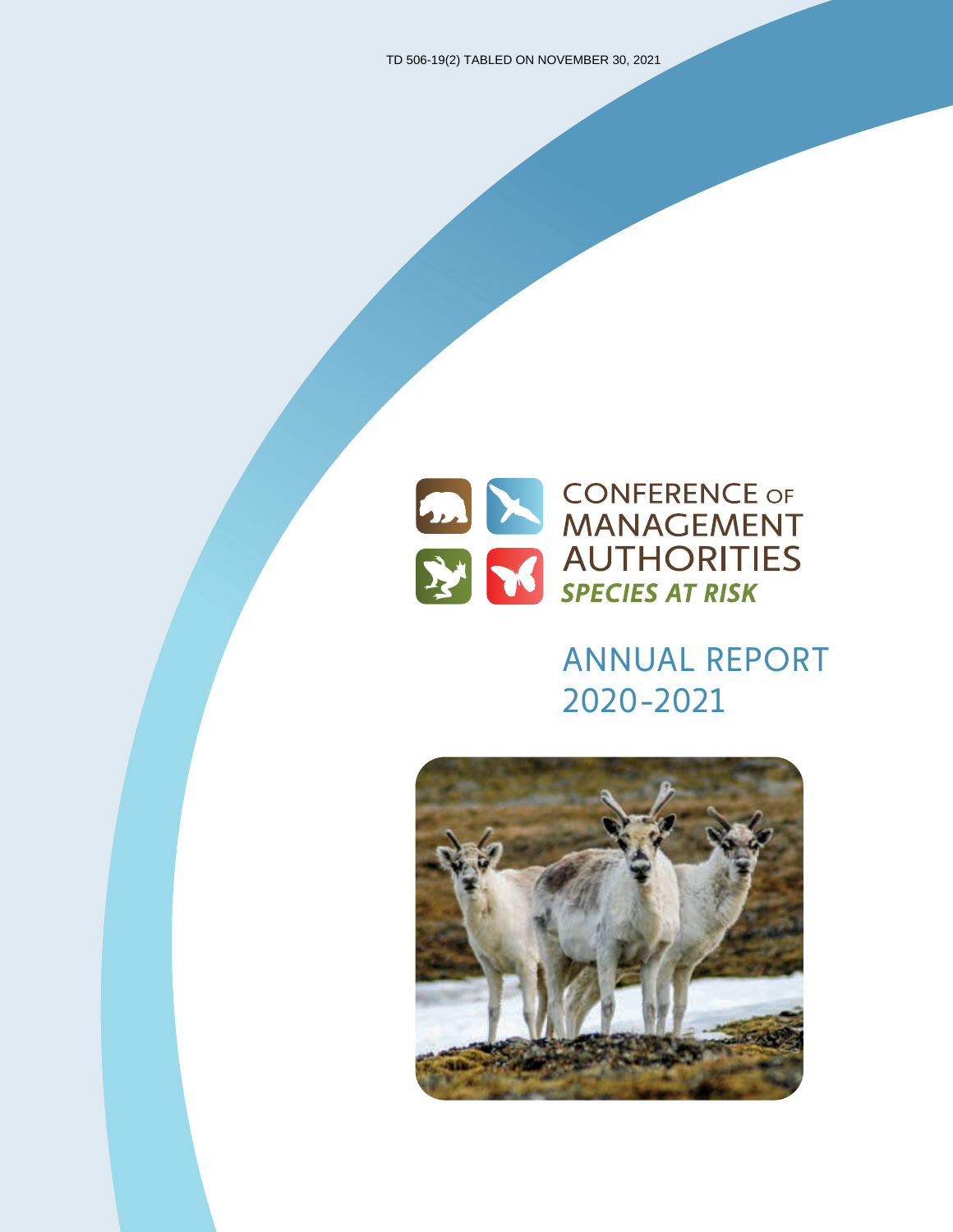### ANNUAL REPORT

Under subsection 16(1) of the *Species at Risk (NWT) Act (the Act)*, the Conference of Management Authorities (the Conference) must submit an annual report to the Minister of Environment and Natural Resources by September 30 each year. This annual report covers the fiscal year ending March 31, 2021.



Hairy braya – Photo Credit: Bruce Bennett

# THE *SPECIES AT RISK (NWT) ACT*

The *Species at Risk (NWT) Act* provides a process to identify, protect, and recover species at risk in the Northwest Territories (NWT). The Act applies to any wild animal, plant, or other species that is managed by the Government of the Northwest Territories. It applies in most areas of the NWT, on both public and private lands, including private lands owned under a land claim agreement.



Western toad tadpoles – Photo Credit: Danna Schock

### PROGRESS APRIL 1, 2020 TO MARCH 31, 2021

The Conference of Management Authorities held five meetings during the 2020-2021 fiscal year. The Acho Dene Koe First Nation, Akaitcho Territory Government, Beverly and Qamanirjuaq Caribou Management Board, Dehcho First Nations, Kátł'odeeche First Nation, North Slave Métis Alliance, Northwest Territory Métis Nation, and Salt River First Nation were invited to observe or participate in Conference meetings.

#### **The Conference accomplished the following tasks:**

#### **Consensus Agreements1**

Completed and submitted to the Minister of Environment and Natural Resources the following consensus agreements:

- **Wood bison** Consensus agreement respecting implementation of the wood bison recovery strategy in the NWT.
- **Barren-ground caribou** Consensus agreement accepting the recovery strategy for barren-ground caribou in the NWT.
- **Bats** Consensus agreement accepting the management plan for bats in the NWT.

#### **Recovery Strategies and Management Plans**

• Continued work to develop a recovery strategy for Peary caribou in the NWT.

<sup>1</sup>The consensus agreements respecting implementation of the barren-ground caribou recovery strategy and bats management plan, as well as the consensus agreement on listing northern mountain caribou as a species of Special Concern were signed in April 2021, after the reporting period for this annual report, but prior to the publication of the annual report.

<sup>2</sup> Formerly the Species at Risk Stewardship Program.

#### **Species Conservation and Recovery Fund2**

Awarded approximately \$30,000 in funding to four projects:

- Wood Bison Education and Awareness (Ecology North)
- Willow Creek Hike (Aklavik, Moose Kerr School)
- eDNA sampling (North Slave Métis Alliance)
- Developing Community Based Non-Invasive Techniques to Monitor Polar Bears (Olokhaktomiut Hunters and Trappers Committee)

Details on Conference activities are available on the NWT Species at Risk website: **www.nwtspeciesatrisk.ca**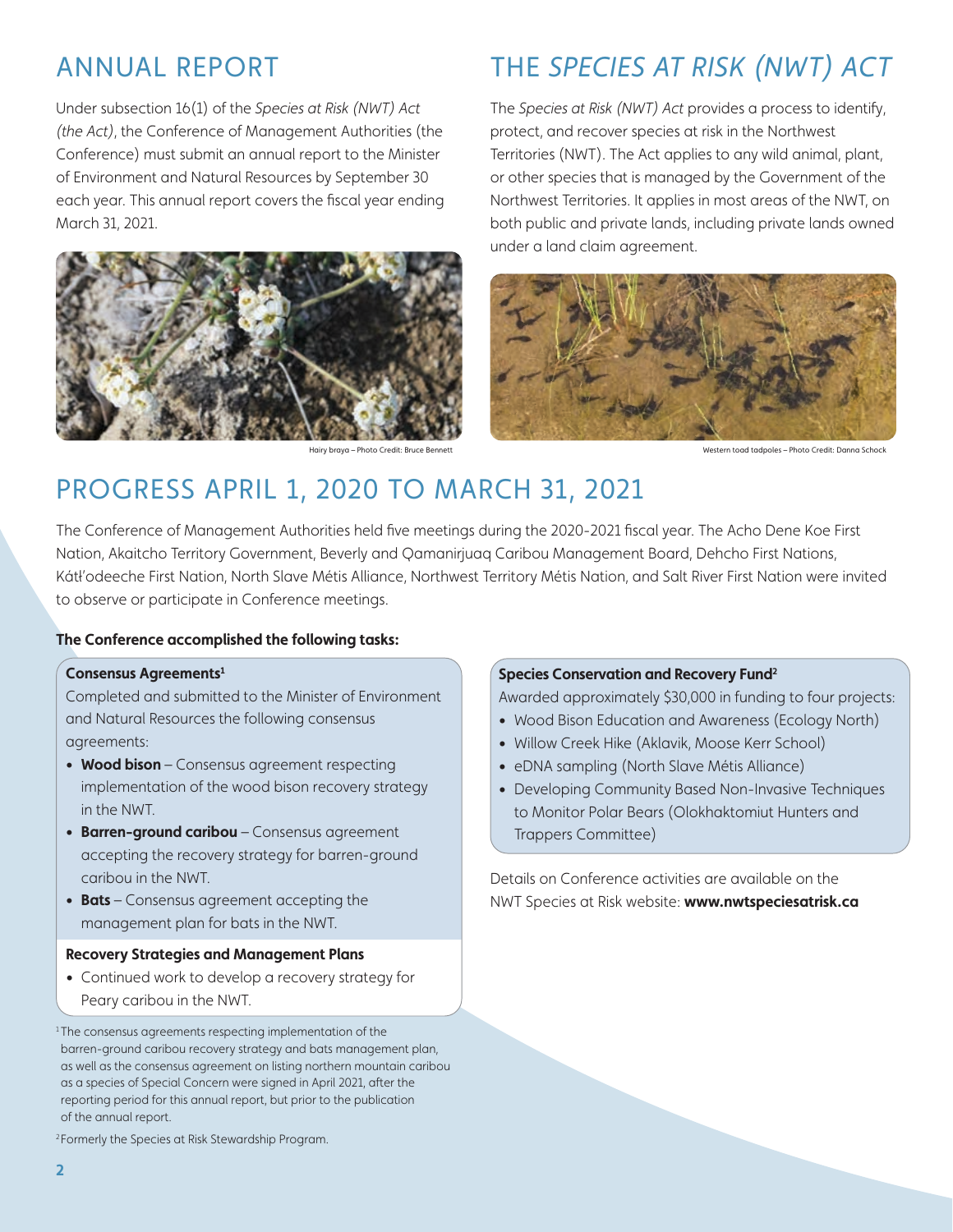### THE CONFERENCE OF MANAGEMENT AUTHORITIES

The Conference, established under the Act, is made up of the wildlife co-management boards and governments in the NWT that share responsibility for the conservation and recovery of species at risk in the NWT (Management Authorities). The Conference builds consensus among Management Authorities on the conservation of species at risk and provides direction, coordination, and leadership with respect to the assessment, listing, conservation, and recovery of species at risk while respecting the roles and responsibilities of Management Authorities under land claim and self-government agreements.

The Management Authorities are:

- Wildlife Management Advisory Council (NWT),
- Gwich'in Renewable Resources Board,
- Sahtú Renewable Resources Board,
- Wek'èezhìı Renewable Resources Board,
- Tłicho Government,
- Government of Canada, and
- Government of the Northwest Territories.

Each Management Authority may have three representatives attend Conference meetings.

The Conference develops consensus agreements on listing species at risk, conservation measures, management plans, and recovery strategies.

DNHVNN

# NWT LIST OF SPECIES AT RISK

| <b>SPECIES</b>                      | <b>MANAGEMENT PLAN/</b><br><b>RECOVERY STRATEGY</b> | <b>IMPLEMENTATION</b><br><b>AGREEMENT</b> |
|-------------------------------------|-----------------------------------------------------|-------------------------------------------|
| <b>THREATENED</b>                   |                                                     |                                           |
| <b>Barren-ground caribou</b>        | Complete                                            | Complete                                  |
| <b>Boreal caribou</b>               | Complete                                            | Complete                                  |
| <b>Hairy braya</b>                  | Complete                                            | Complete                                  |
| <b>Northern leopard frog</b>        | Complete                                            | Complete                                  |
| <b>Peary caribou</b>                | Under development                                   | n/a                                       |
| <b>Western toad</b>                 | Complete                                            | Complete                                  |
| <b>Wood bison</b>                   | Complete                                            | Complete                                  |
| <b>SPECIAL CONCERN</b>              |                                                     |                                           |
| <b>Dolphin and Union</b><br>caribou | Complete                                            | Complete                                  |
| <b>Little brown myotis</b>          | Complete                                            | Complete                                  |
| <b>Northern myotis</b>              | Complete                                            | Complete                                  |
| <b>Polar bear</b>                   | Complete                                            | Complete                                  |





Northern mountain caribou – Photo Credit: Jan Adamczewski, ENR